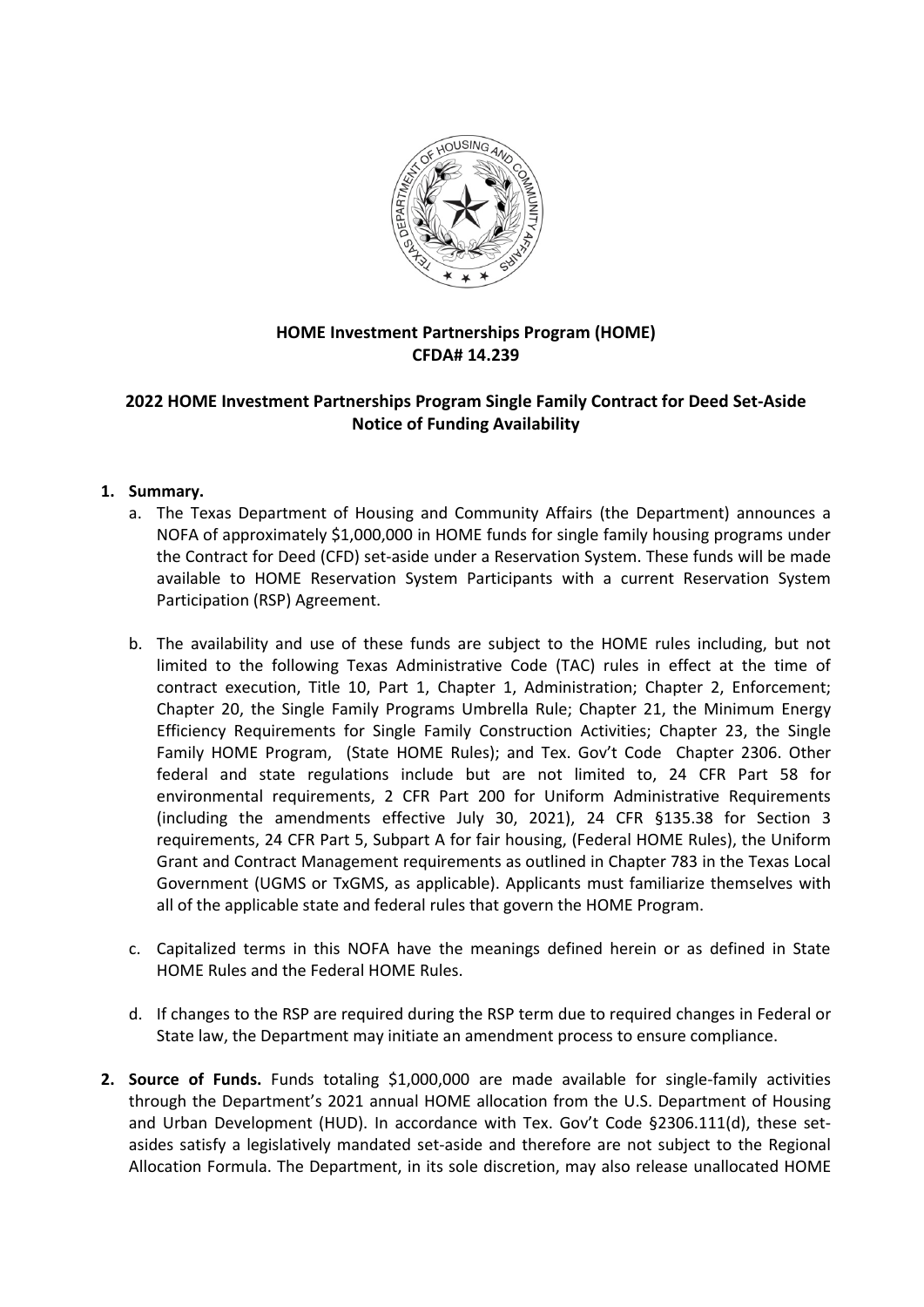funds, deobligated funds, Program Income, and funds reallocated from undersubscribed setasides, as allowable and available, under this NOFA. The Department, in its sole discretion, also reserves the right to cancel or modify the amount available in this NOFA.

- **3. Contract for Deed (CFD) Activity.** CFD provides funds for the acquisition or refinance, in combination New Construction, of single family housing occupied by the purchaser as shown on an executory contract for conveyance. Specific program guidelines can be found at 10 TAC Chapter 23, Single Family HOME Program, Subchapter D, Contract for Deed Program, §§23.40 - 23.42.
- **4. Prohibited Activities.** Prohibited activities include those at 24 CFR §92.214 and in the State HOME Rules. Funds will not be eligible for use in a Participating Jurisdiction.
- **5. Allocation of Funds.** Approximately \$1,000,000 in funds is available through the Reservation System beginning **Tuesday, November 2, 2021, at 10:00 a.m. Austin local time**. The funds will be set-aside in the manner described below until **Tuesday, April 5, 2022, at 10:00 a.m. Austin local time,** after which any remaining funds in any of the set asides described below may be reprogrammed in a manner that is consistent with the 2021 One-Year Action Plan (OYAP) approved by HUD.
	- a. Beginning **Tuesday, November 2, 2021, at 10:00 a.m. Austin local time**, funds may be reserved for eligible activities where the activity is located in a colonia as defined by Tex. Gov't Code, Chapter 2306, and where the household income does not exceed 60% of the Area Median Family Income (AMFI) as defined by HUD.
	- b. Beginning **Tuesday, January 11, 2022, at 10:00 a.m. Austin local time**, funds may be reserved for eligible activities in any area of the state, excluding Participating Jurisdictions, where the household income does not exceed 80% of the AMFI as defined by HUD.
	- c. Except as limited in this NOFA or by statute, the Department may reprogram funds at any time to the Reservation System, or to administer directly.
	- d. An alternative timeline and method of releasing funds may be implemented, at the Department's sole discretion. Subsequent changes to the timeline or method of release will be published on the Department's website. However, failure to do so will not invalidate reservations that are otherwise made in accordance with this NOFA.
	- e. Updated balances for the Reservation System may be accessed online at www.tdhca.state.tx.us/home-division/home-reservation-summary.htm. Reservations of funds may be submitted at any time during the term of a RSP Agreement, as long as funds are available in the Reservation System. Participation in the Reservation System is not a guarantee of funding availability.

#### **6. Application Selection Process.**

a. Funding under this NOFA will be made available through the Reservation System to HOME Administrators with active RSP Agreements. Applications to request a RSP Agreement are accepted on an on-going basis. Applicants requesting a RSP Agreement must submit a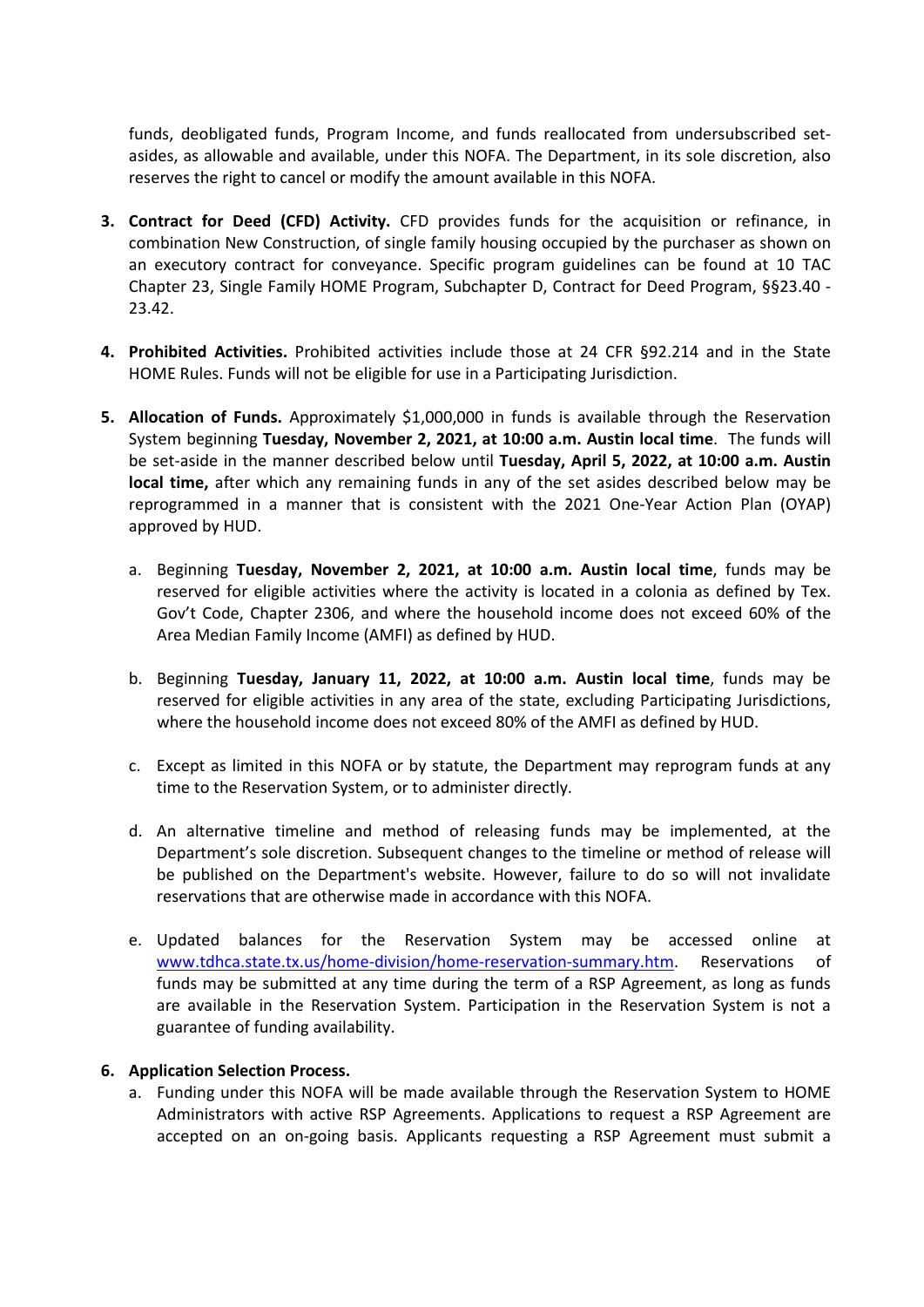completed application, required documentation, and associated application materials as detailed in the Application Submission Procedures Manual (ASPM).

- b. All Application materials including manuals, program guidelines, and applicable HOME rules, are available on the Department's website at [http://www.tdhca.state.tx.us/home](http://www.tdhca.state.tx.us/home-division/applications.htm)[division/applications.htm.](http://www.tdhca.state.tx.us/home-division/applications.htm) Applications for an RSP Agreement will be required to adhere to the HOME Rule and threshold requirements in effect at the time of the Application submission. Applications must be on forms provided by the Department, cannot be altered or modified, and must be in final form before submitting them to the Department.
- c. Reservations of funds may be submitted at any time during the term of a RSP Agreement, as long as funds are available in the Reservation System. Updated balances for the Reservation System may be accessed online at www.tdhca.state.tx.us/home-division/home-reservationsummary.htm.
- d. Administrative deficiencies noted during the review of an RSP Application shall be subject to the administrative deficiency process outlined in 10 TAC §23.24(c).
- e. All Applicants will be subject to a Previous Participation Review by the Department as outlined in 10 TAC Chapter 1, Subchapter C.
- **7. Audit Requirements.** All Applicants are subject to the requirements of 10 TAC §1.403, concerning Single Audits.

#### **8. Eligible and Ineligible Applicants.**

- a. Eligible Applicants include Units of General Local Government, nonprofit organizations, Public Housing Authorities, Local Mental Health Authorities, and Councils of Government.
- b. Applicants are required to familiarize themselves with the Department's certification and debarment policies prior to application submission.

#### **9. Application Submission.**

- a. The Department will accept applications for the Reservation System on an on-going basis. **Applications for the Reservation System are to be submitted as an upload to the Department's FTP server in the format requirements detailed in the RSP ASPM**.
- b. Applicants must submit a completed Application, required documentation, and associated application materials, as described in this NOFA and as detailed in the RSP ASPM. All scanned copies must be scanned in accordance with the guidance provided in the RSP ASPM.
- c. All Application materials including manuals, this NOFA, program guidelines, and applicable HOME rules are available on the Department's website at [www.tdhca.state.tx.us/home](http://www.tdhca.state.tx.us/home-division/applications.htm)[division/applications.htm.](http://www.tdhca.state.tx.us/home-division/applications.htm) Applications will be required to adhere to the HOME Rule and threshold requirements in effect at the time of the Application submission. Applications must be on Application forms published online at the above reference site provided by the Department which cannot be altered or modified, and must be in final form before they are submitted to the Department.